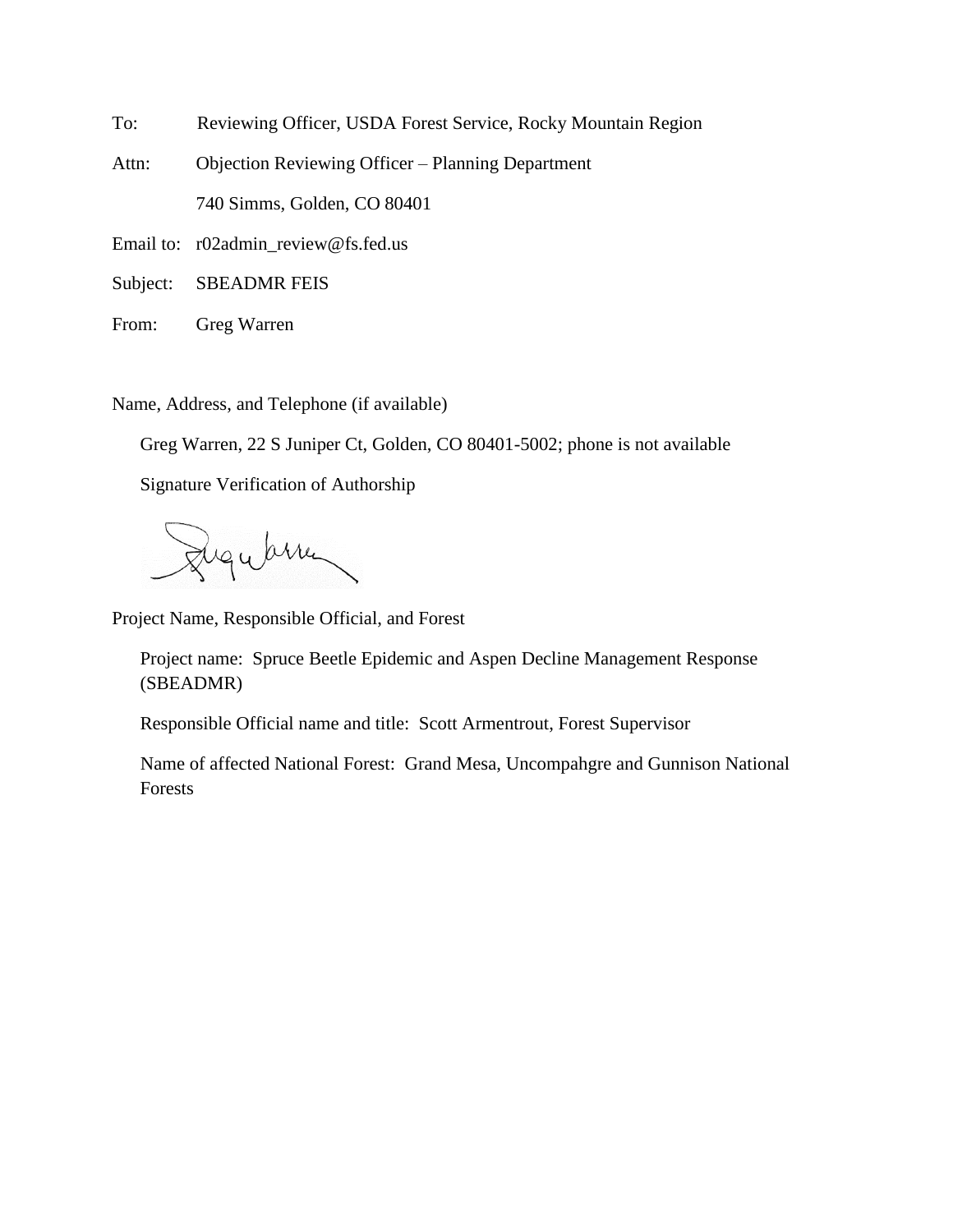# **Contents**

| Description of the connection between your objections and your prior comments 11 |  |
|----------------------------------------------------------------------------------|--|
|                                                                                  |  |
|                                                                                  |  |

# <span id="page-1-0"></span>**Introduction**

I recognize the need for the Forest Service to expedite a management response to a widespread forest health situation; however, I am concerned with the approach of the SBEADMR analysis and that the forest did not address new information and other important changed conditions on the forest. The FEIS seems appropriate for a Forest-wide area analysis and/or Forest Plan amendment, but not for project-level site-specific NEPA.

The lack of site-specific information proves difficult for the public to understand and analyze aspects of the SBEADMR project. The lack of site-specific information also proves problematic for disclosing and analyzing SBEADMR's cumulative impact on the environment, which results from the incremental impact of SBEADMR when added to other past, present, and reasonably foreseeable future actions.

Alternative 2 substantially affects the Continental Divide National Scenic Trail (CDNST) setting; however, these effects are not disclosed. CEQ regulations requires that impacts of a proposed project must be disclosed. This includes direct, indirect, and cumulative impacts (or effects) the proposed agency may have, as well as connected, cumulative, and similar actions.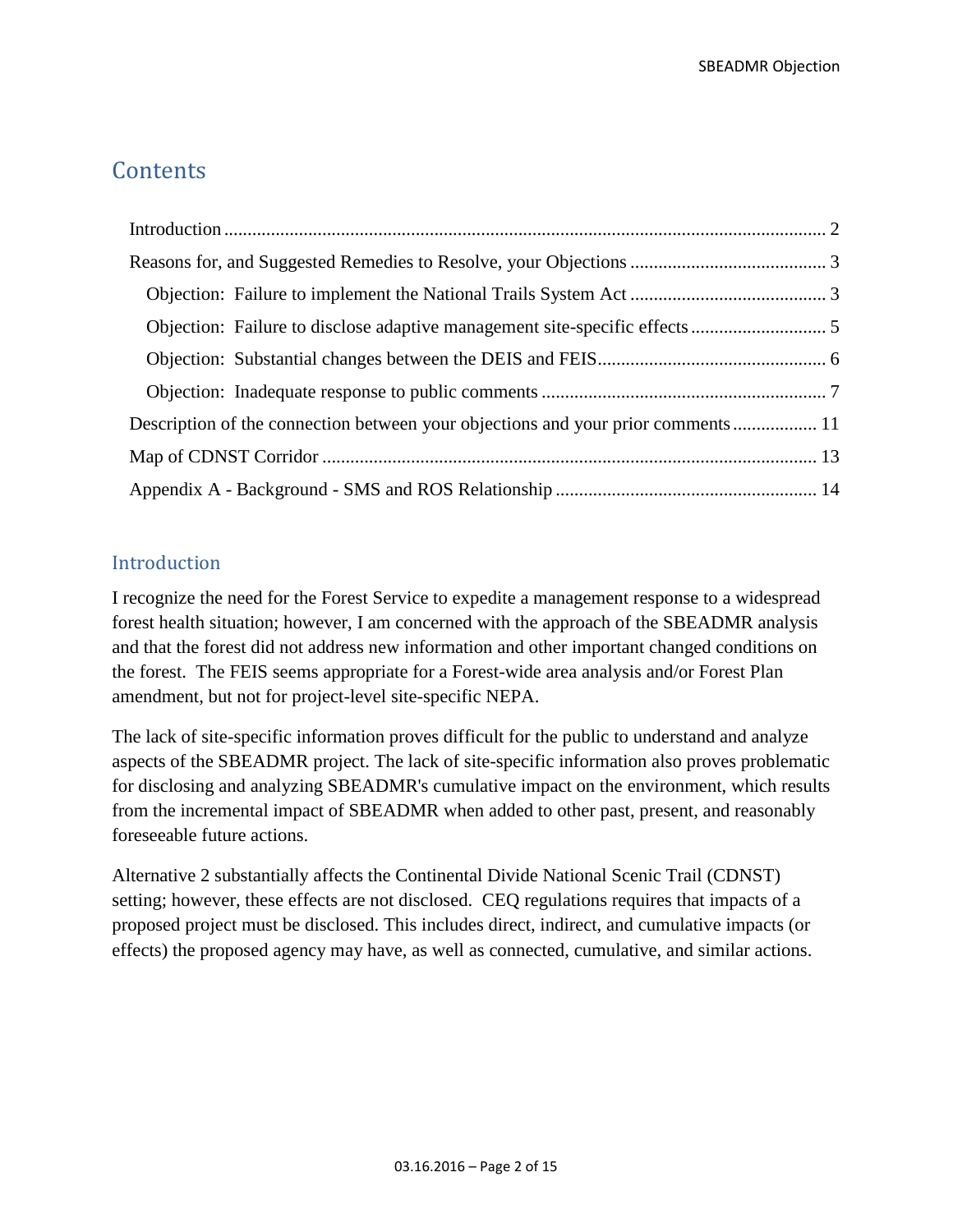## <span id="page-2-0"></span>Reasons for, and Suggested Remedies to Resolve, your Objections

#### <span id="page-2-1"></span>Objection: Failure to implement the National Trails System Act

#### Discussion

Plan components for the CDNST corridor need to provide for Recreation Opportunity Spectrum (ROS) Primitive or Semi-Primitive Non-Motorized experiences to extent practicable. In addition, the CDNST travelway is a concern level 1 travel route and scenic management objectives of high or very high must be met in the immediate foreground and foreground to the extent practicable. In some areas, the CDNST corridor may need to be restored to achieve desired recreation setting and visual quality conditions.

ROS classes are summarized the Comprehensive Plan to assure that identical definitions are used across administrative units; this summary is not to be interpreted as indicating a desirability or compatibility of managing the CDNST corridor to provide for Semi-Primitive Motorized, Roaded Natural, and Rural ROS class conditions. Primitive and Semi-Primitive Non-Motorized classes are consistent with the nature and purposes values of the CDNST. Management direction for Semi-Primitive Motorized, Roaded Natural, Rural, and Urban ROS classes provide for uses that substantially interfere with the nature and purposes of the CDNST.

The SBEADMR FEIS and draft decision fails to provide for the nature and purposes of the CDNST. In 2009, the amended CDNST Comprehensive Plan and FSM 2353.4 constituted new information (40 CFR 1502.9(c)). The responsible official must review the new information and determine its significance to environmental concerns and bearing on the 1983 Land Management Plan (LMP) direction (FSH 1909.15 - 18). In regards to environmental documents for enacted LMPs, determine if Management Area (MA) prescriptions and plan components along the CDNST travel route and corridor provide for the nature and purposes of the CDNST (FSM 2353.42 and FSM 2353.44b(1)). If not, the Plan needs to be amended or revised following the appropriate NEPA process to address the planning requirements of the National Trails System Act (16 U.S.C. 1244(5)(f) as implemented through the 2009 CDNST Comprehensive Plan and FSM 2353.44(b). Furthermore, project proposals, such as SBEADMR, will bring the CDNST into the scope of a NEPA process due to potential direct, indirect, and cumulative impacts of past actions and new proposals that may substantially interfere with the nature and purposes of the CDNST  $(40 \text{ CFR } 1508.25(c))$ . This in turn would trigger the need for a land and resource management plan amendment and the development of a CDNST unit plan. Land management plans and projects are to protect the settings of potential CDNST rights-of-way and high potential route segments where the rights-of-way is yet to be selected and the travelway officially located  $(1246(a)(2)$  and 16 U.S.C. 1244 $(f)(3)$ ). The Forest Service must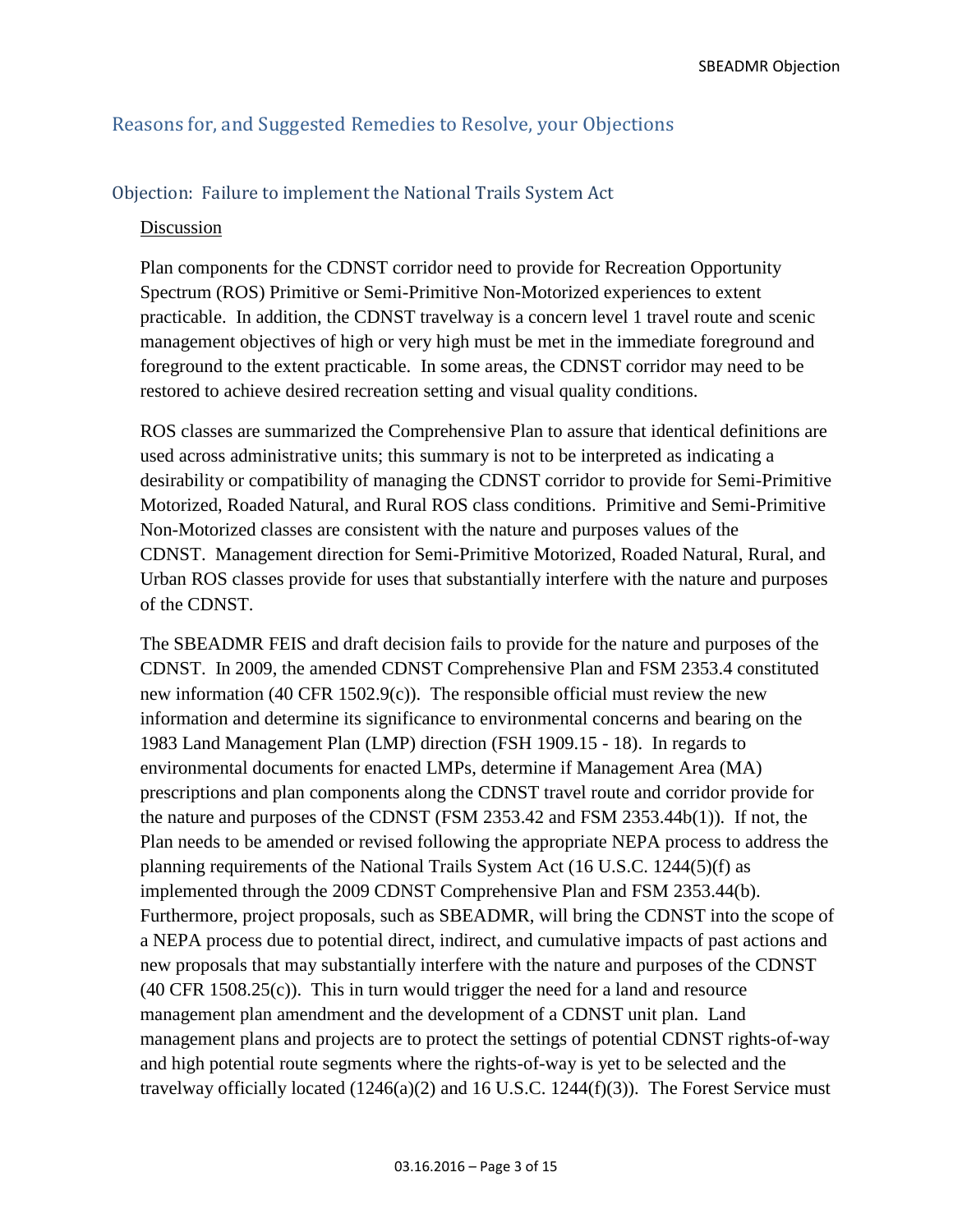not undertake any major Federal action which (1) may adversely impact potential CDNST rights-of-way and corridor locations, (2) limit the choice of reasonable alternatives, and (3) prejudice ultimate rights-of-way and locations decisions (40 CFR 1506.1).

## SBEADMR EIS Observations

Alternative 2 strives to provide adequate "design criteria" to protect the visual quality along high potential CDNST travel routes through mitigating the effects timber harvest and road development activities. However, development criteria do not address the negative effects of road construction and other management actions on the ROS setting along the CDNST corridor. These effects are not disclosed in the EIS, but would result in a substantial interference to providing the nature and purposes of the CDNST. This degradation is not in compliance with the National Trails System Act.

The draft decision states, "My decision takes into consideration the balance between action and associated resource impacts. Among other impacts analyzed in the FEIS, my decision will authorize commercial timber harvest along and in the vicinity of the Continental Divide National Scenic Trail (CDNST). Approximately 15 miles of the existing trail are co-located or within one half mile of proposed resiliency, salvage harvest, and hazard tree treatments. Most of this area is of moderate scenic integrity, as it has been heavily managed and much is located along an existing road. I have included a design feature in my decision to specifically minimize potential impacts to the scenic integrity of the Trail." Draft ROD, Page 13

The FEIS and draft Decision addresses scenery along the CDNST travelway, but fails to address restoration of the CDNST corridor to provide for desired ROS settings.

See [Appendix A](#page-13-0) for discussion of the Scenery Management System (SMS) and Recreation Opportunity Spectrum (ROS) relationship.

## Remedy

Revise the 1983 Forest Plan (as amended) in compliance with the CDNST Comprehensive Plan, FSH 1909.12 24.43, FSM 2353.42, FSM 2353.44, and E.O. 13195 direction. In the interim, address forest health issues as allowed through 36 CFR 220.6 part e, while recognizing that the effects of road reconstruction and construction within the CDNST corridor (depicted on the following map), may substantially interfere with the nature and purposes of the CDNST.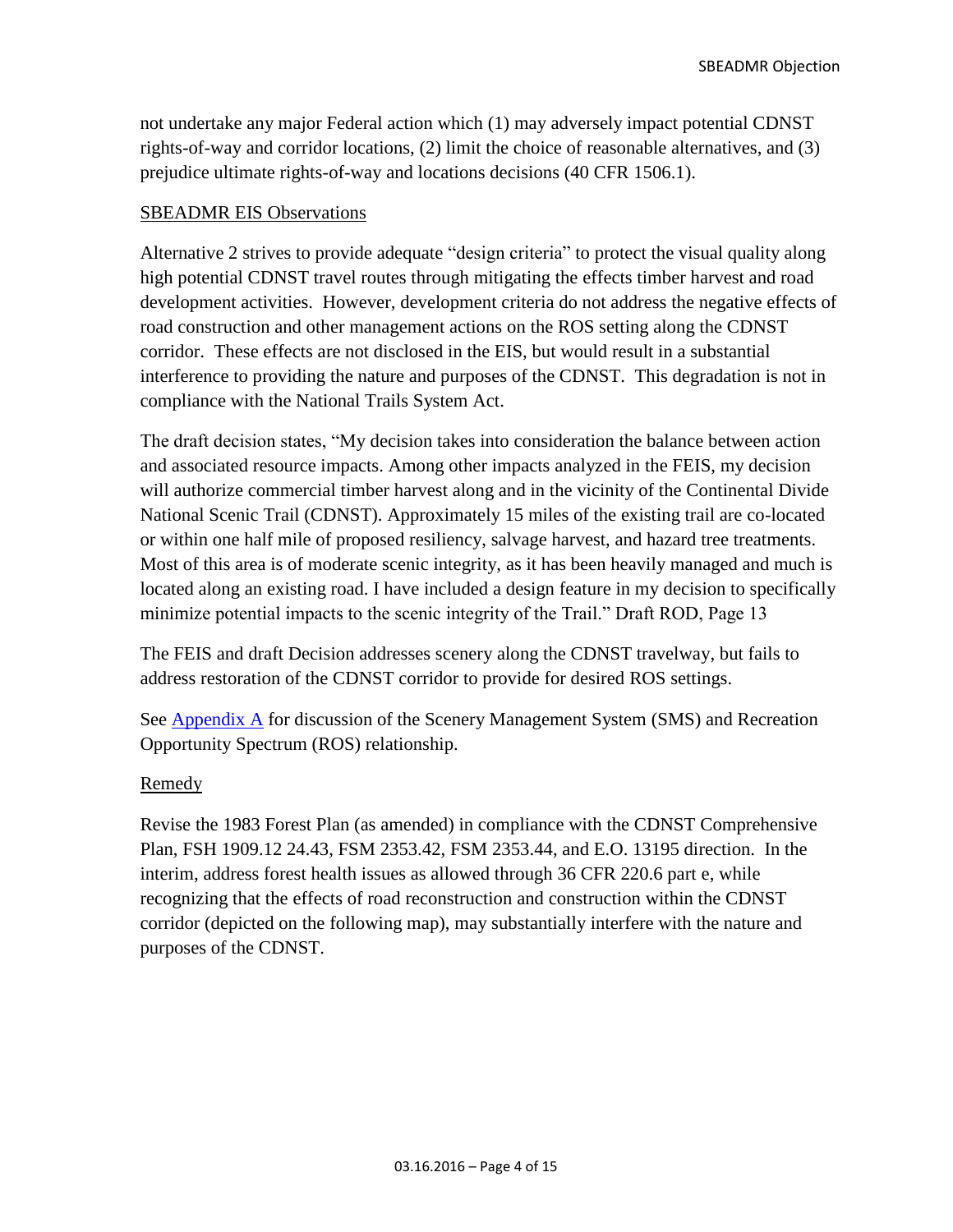### <span id="page-4-0"></span>Objection: Failure to disclose adaptive management site-specific effects

#### SBEADMR EIS Observations

Design features presented in Appendix B represent programmatic direction since the location of application is yet to be identified. To be compliant with NEPA, site-specific planning processes would need to be completed in the future. However, it is apparent that the Forest Supervisor is proposing to implement site-specific actions without following required NEPA processes to address site-specific impacts.

"When using adaptive management, display the proposed action as an initial management action and a collection of possible adjustments or acceptable tools to be used to modify the initial action to achieve the intended effects. Disclose the site-specific effects of all of these actions, adjustments, or use of acceptable tools in the analysis along with the monitoring methods to be used to determine the effectiveness of each. If monitoring demonstrates that the intended effects are not being achieved through the initial management action, the action can be modified using one or more of the identified adaptive management actions in a way that better achieves the intended effects." FSH 1909.15 14.1.

The SBEARMR project does not disclose the site-specific effects of all of these actions, adjustments, or use of acceptable tools in the analysis along with the monitoring methods to be used to determine the effectiveness of each. Much of the site-specific assessments are slated to occur during implementation:

"Design features will be applied to treatments to minimize or avoid undesirable impacts on resources including, but not limited to, vegetation, soils, water, wildlife, recreation and cultural resources. The appropriate design features would be applied when surveys or management activities indicate a need to do so. Implementation and monitoring of the appropriate design features is required." *FEIS, Appendix B – Draft Decision, Page 7*

"During planning of a particular treatment authorized under the EIS, an interdisciplinary team (IDT) would be used to complete required surveys in accordance with Forest Plan and Region 2 policy requirements. The IDT would also complete treatment layout, including treatment units, location of roads, skid trails and landings, and identifying water influence zones. The team would also identify applicable treatment design features that would be applied to the treatment area. The Pre-Treatment Checklist, Appendix C, would be used to document completed work. Forest Service staff specialists would sign off on completed work before it would be approved by the District Ranger." Appendix B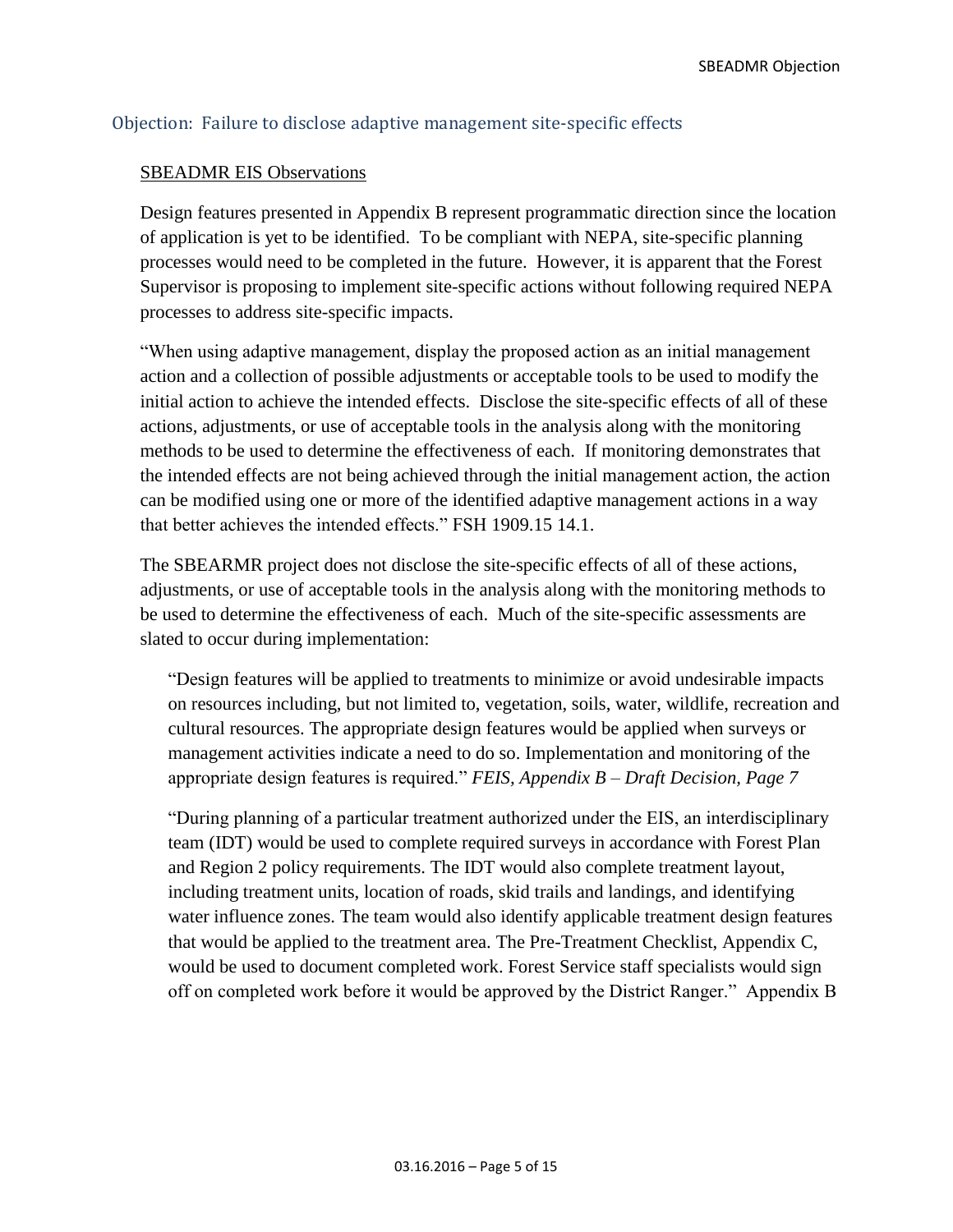#### Remedy

Require that site-specific NEPA processes be completed prior to implementing actions, especially road reconstruction and construction activities, as required by FSH 1909.15 14.1.

#### <span id="page-5-0"></span>Objection: Substantial changes between the DEIS and FEIS

#### SBEADMR EIS Observations

The Forest Service violated NEPA by failing to conduct a supplemental DEIS to address sitespecific road construction effects. "The draft statement must fulfill and satisfy to the fullest extent possible the requirements established for final statements in section 102(2)(C) of the Act. If a draft statement is so inadequate as to preclude meaningful analysis, the agency shall prepare and circulate a revised draft of the appropriate portion."

I feel that the Forest Service erred by failing to conduct a supplemental DEIS after describing site-specific locations of approximately 188 miles of new roads. These road locations were not analyzed in the Draft EIS nor were the effects of the specific road locations disclosed. I believe this is a substantial change to the Draft EIS, is relevant to environmental concerns, and is qualitatively different from the programmatic impacts studied in the Draft EIS. A supplemental DEIS is required if: "(i) the agency makes substantial changes in the proposed action that are relevant to environmental concerns; or (ii) there are significant new circumstances or information relevant to environmental concerns and bearing on the proposed action or its impacts."

Policy states that, "When using adaptive management, display the proposed action as an initial management action and a collection of possible adjustments or acceptable tools to be used to modify the initial action to achieve the intended effects. Disclose the site-specific effects of all of these actions, adjustments, or use of acceptable tools in the analysis along with the monitoring methods to be used to determine the effectiveness of each..." FSH 1909.15 14.1. Site-specific effects of all of the proposed actions were not disclosed in the SBEADMR DEIS and FEIS.

#### Remedy

Prepare a Supplemental DEIS with site-specific road information requesting public comment or accept that the SMEADMR project NEPA compliance is only consistent with programmatic planning NEPA processes.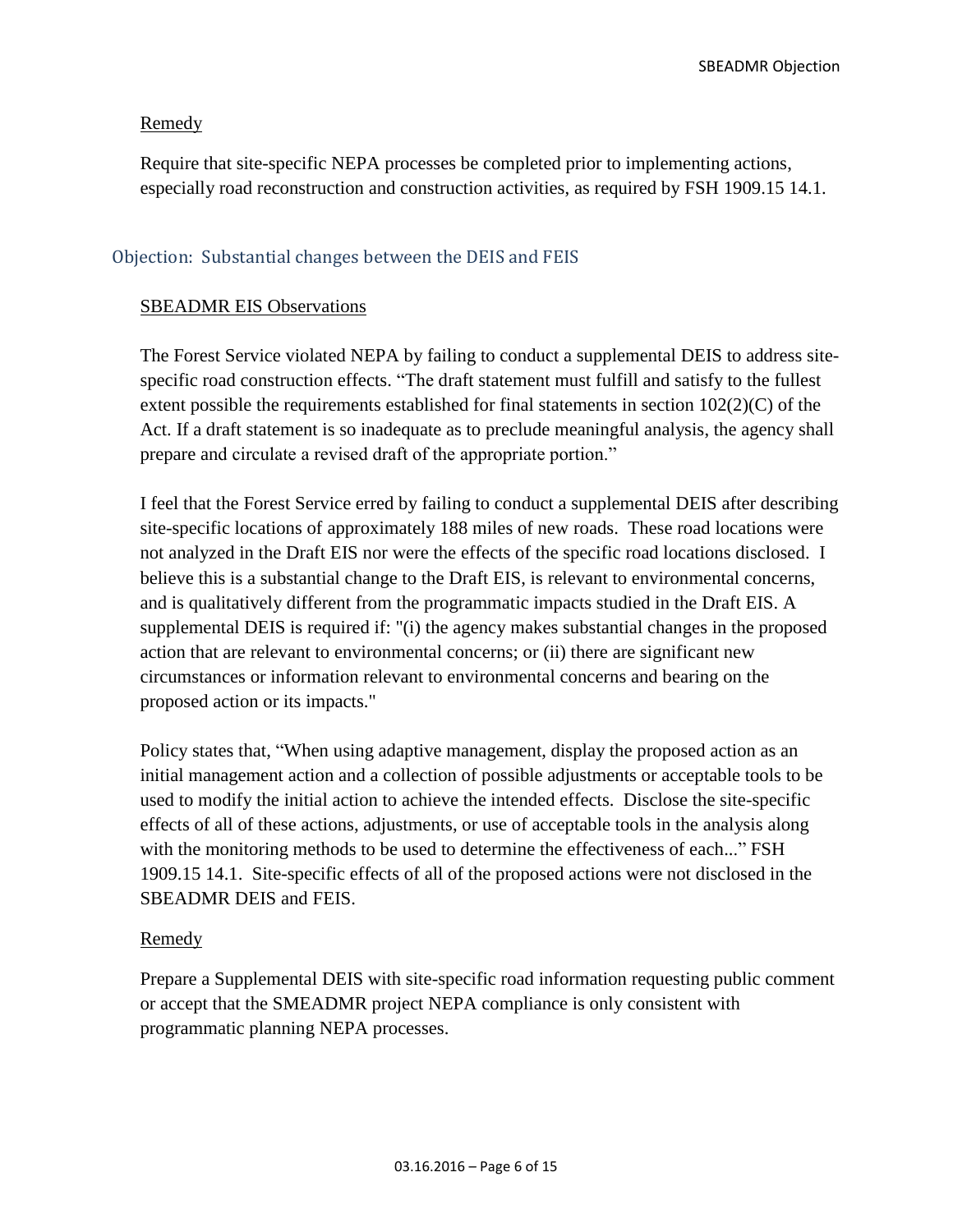## <span id="page-6-0"></span>Objection: Inadequate response to public comments

## **Concern: [Seq#284] – Continental Divide National Scenic Trail**

**FS Response** (H-1, page 210): The history of the current trail location is relevant to ongoing and future management surrounding the trail, including the SBEADMR proposed action. The CDNST is on motorized routes and is located in a number of areas that have been actively managed for timber in the past and under the current Forest Plan. The 1993 EIS recognized that the trail location was in an area of active timber management and clearly stated that timber management would continue in these areas.

**Observation**: The response introduces the 1993 EIS for the first time without describing the nature of this NEPA document. I assume that the EIS being referenced is, "The Final Environmental Impact Statement for the Continental Divide National Scenic Trail in Colorado and Wyoming."

The preparation of a Supplemental Information Report (FSH 1909.15 18.1) would find that that many parts of the 1993 EIS decisions are inconsistent with new information that is found in the 2009 CDNST Comprehensive Plan, FSH 1909.12 24.43, FSM 2353.42, FSM 2353.44, and E.O. 13195. A principle concern is that the 1993 decision did not recognize the nature and purposes of the CDNST. As such, the 1993 EIS failed to determine if timber harvest actions would substantial interfere with CDNST values.

The 1993 EIS states, "The designation of the CDNST will have little or no effect on timber management within the proposed corridor. It is not the intent to develop a separate "management plan" for the CDNST, but to provide development and management of the Trail in accordance with the individual Forest Plans and Forest Service Regional direction. This management practice is to be integrated into the overall prescription for the land area through which the Trail passes." Contrary to this description, it is the intent of Congress for the CDNST to have a Comprehensive Plan (National Trails System Act, Section 5(f)). Though, the Forest Service has opted to attempt to implement this National Trails System Act direction through staged decisionmaking as described below.

Comprehensive plan requirements (16 U.S.C. 1244(f)) for the CDNST are addressed through staged decision processes: (1) the 2009 Comprehensive Plan established desired conditions and broad policy and procedures, (2) forest plans guide all natural resource management activities and establish management standards and guidelines for the National Forest System, provide integrated resource management direction for special areas, and address programmatic planning requirements as described in the Comprehensive Plan (Chapter IV), and (3) site-specific plans complete the comprehensive planning process through field-level actions to protect the corridor and then maintain or construct the travel route (FSM 2353.44b part 2).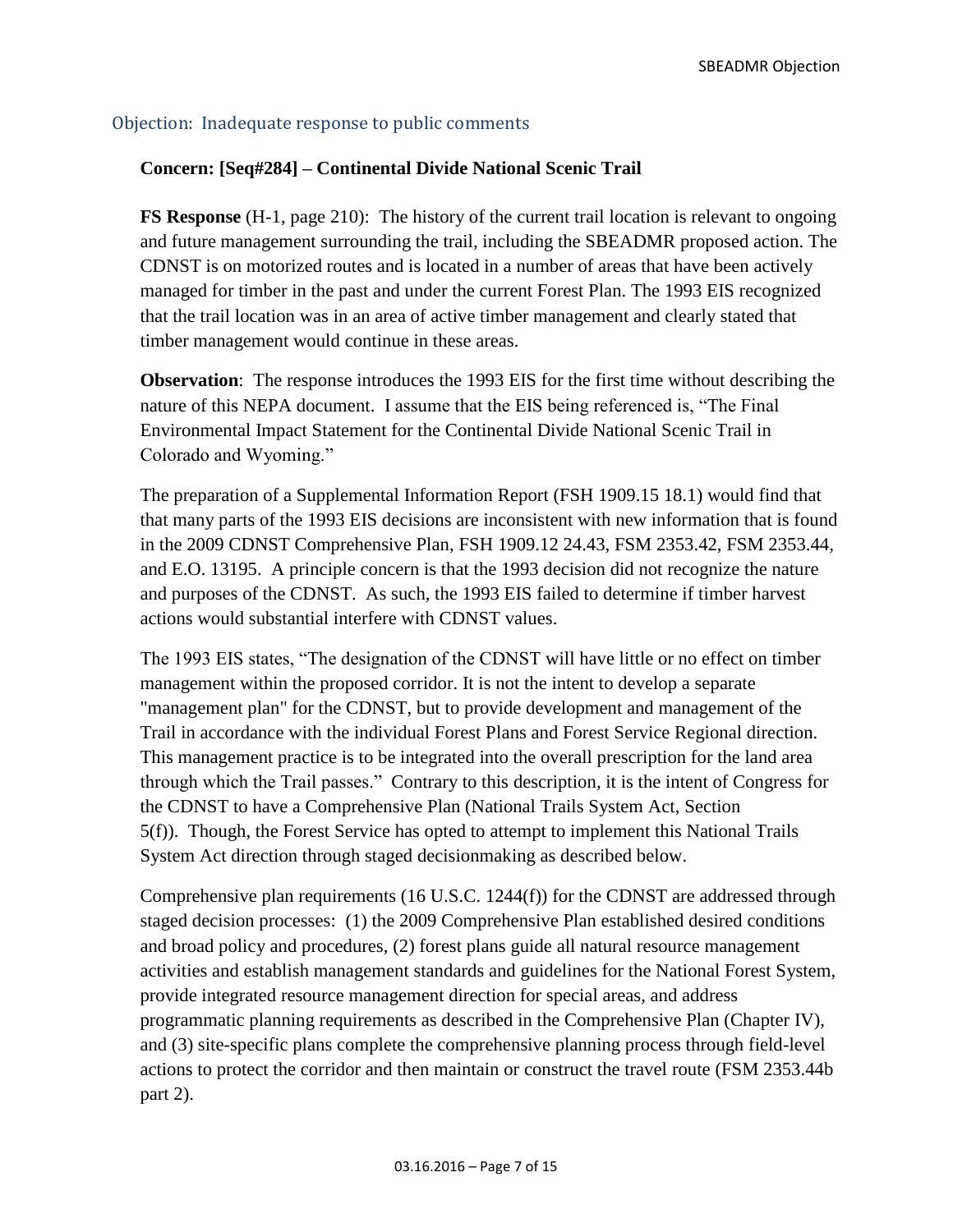I agree, the history of the current trail location is relevant to ongoing and future management surrounding the trail, including the SBEADMR proposed action. The route selected in the 1993 EIS was greatly influenced by the 1985 CDNST Comprehensive Plan, which was amended in 2009 to correct deficiencies in the direction. These changes are addressed in Federal Register - Notice of Final Amendments to Comprehensive Plan and Final Directives - Approved by Associate Chief Hank Kashdan, Vol. 74, No. 191, Monday, October 5, 2009.

In addition, the choice of the Colorado route was also influenced by a National Trails System Act required action that is yet to be completed of selecting the rights-of-way. National Trails System Act, Section 7(a)(2), describes, "That in selecting the rights-of-way full consideration shall be given to minimizing the adverse effects upon the adjacent landowner or user and his operation. Development and management of each segment of the National Trails System shall be designed to harmonize with and complement any established multiple-use plans for the specific area in order to insure continued maximum benefits from the land." This direction related to the plans that existed in 1978 when the CDNST was designated by Congress. Nevertheless, a National Scenic Trail optimum location assessment may find that designing the CDNST rights-of-way corridor to pass through inventoried Primitive and Semi-Primitive Recreation Opportunity Spectrum (ROS) settings would insure continued maximum benefits of the land. This would include the recreation and conservation benefits resulting from: (1) locating the National Trail corridor "to provide for maximum outdoor recreation potential and for the conservation and enjoyment of the nationally significant scenic, historic, natural, or cultural qualities of the areas..."  $(16 \text{ U.S.C. } 1242(a)(2); (2)$ avoiding, to the extent possible, activities along the NST that would be incompatible with the purposes of the CDNST for which it was established  $(16 \text{ U.S.C. } 1246(c))$ ; and  $(3)$ contributing to achieving outdoor recreation, watershed, and wildlife and fish multiple-use benefits (16 U.S.C. 528). The rights-of-way requirement of 16 U.S.C. 1246(a)(2) is directed at selecting the 5-state CDNST rights-of-way corridor and does not diminish or modify the nature and purposes values of the CDNST (16 U.S.C. 1246(c)).

-----

**FS Response** (H-1, page 210)**:** Regarding the impact to the nature and purposes of the CDNST by vegetation management activities, the project is not expected to impact hiking or horseback riding along the trail. A design feature, not to skid or haul on the trail and to minimize crossings of the trail, is identified to protect the trail from management activities. The purpose of the trail for these transportation modes is not affected.

**Observation**: I support the EIS describe design features that reduces the effect on hiking and horseback riding activities. Design features do not address mitigating the displacement of hikers and equestrians during activity timber harvest activities. The existing and proposed management direction does not address providing for primitive or semi-primitive non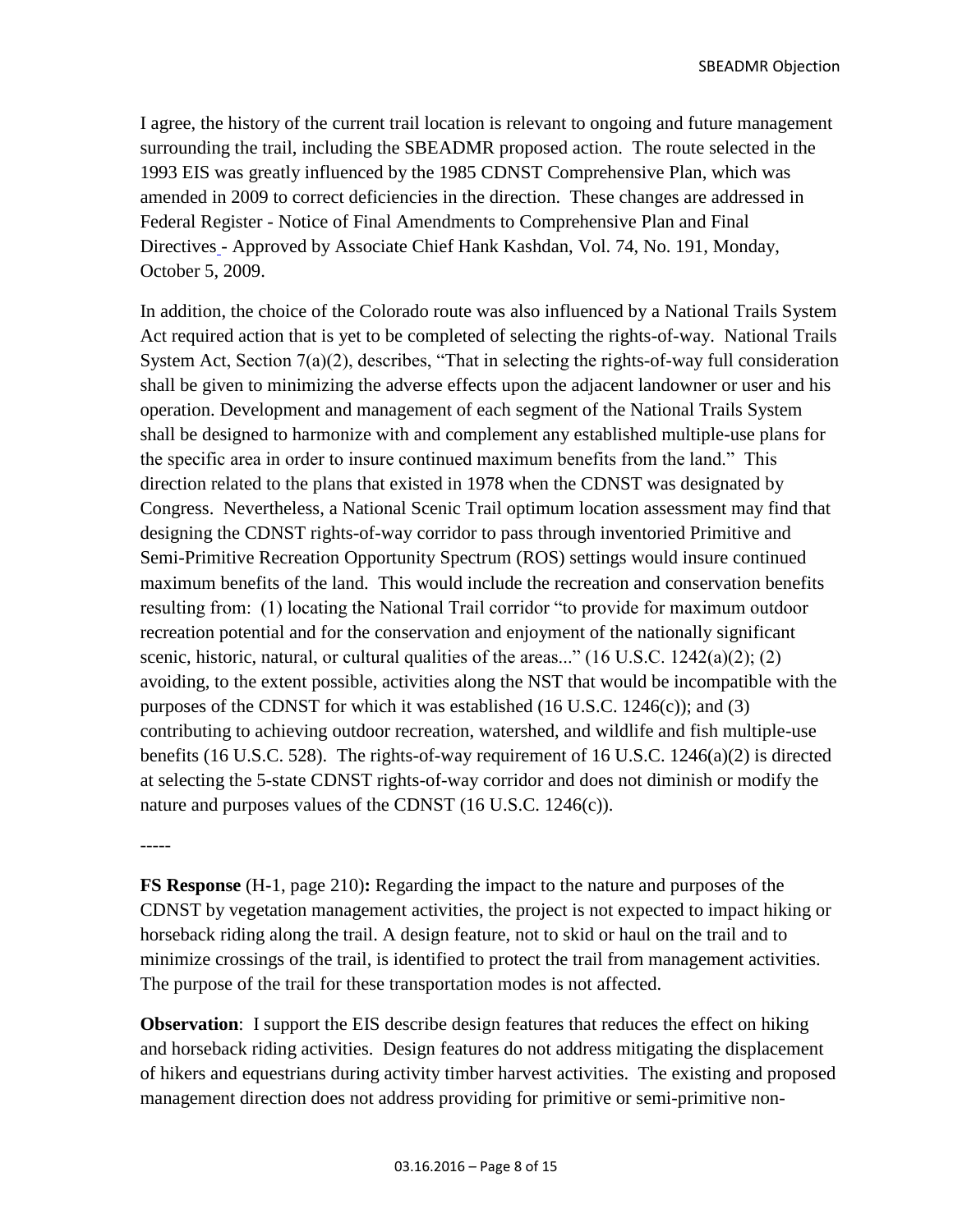motorize ROS class settings to the extent practicable recognizing and that restoration of existing settings may be needed in some locations.

-----

**FS Response** (H-1, page 210)**:** The project will change the existing scenery, but would not affect the nature and purposes of the CDNST.

**Observation:** The project does not provide for establishing desired CDNST ROS class settings, which would likely lead to a substantial interference to the nature and purposes of the CDNST.

**FS Response** (H-1, page 210)**:** The removal of dead trees is generally regarded as an improvement, even if a large open space is created. The removal of dead trees is a response to an epidemic and will create a better scene in the long run, compared to jack-strawed deadfall along the trail.

**Observation:** This response is not supported by DEIS and FEIS analyses.

-----

-----

**FS Response** (H-1, page 210)**:** Resiliency treatments will create visual variety, as they are designed to introduce age class diversity to single-aged stands. Using our standards and guidelines, considering the CDNST as a sensitivity level 1 viewing point, and using retention as the VQO for the corridor, treatments in sight of the CDNST will be designed to fit into the landscape and should not be highly noticeable or objectionable to most people. There will be the appearance of disturbance during implementation and for a period afterwards. In the long-term, the forest should be more scenic for the visitor… In keeping with the nature and purposes of the CDNST, management of the landscape to enhance the scenery while providing the recreational experiences that are the intent of the CDNST are possible.

**Observation:** The SBEADMR project does not result in establishing desirable CDNST ROS settings, which should have been a considerations in the development of the EIS.

-----

**FS Response** (H-1, page 211)**:** It is important to note that none of the areas along the existing trail or the potential re-routes are considered primitive. There may be areas of land that are far enough from motorized routes that could be considered for classification as semiprimitive non-motorized, however they do not appear to meet the size requirements to be classified as such. The treatments proposed in the area of LuJan to LaGarita and in the Windy Peak area are generally in areas that are already roaded. Some temporary road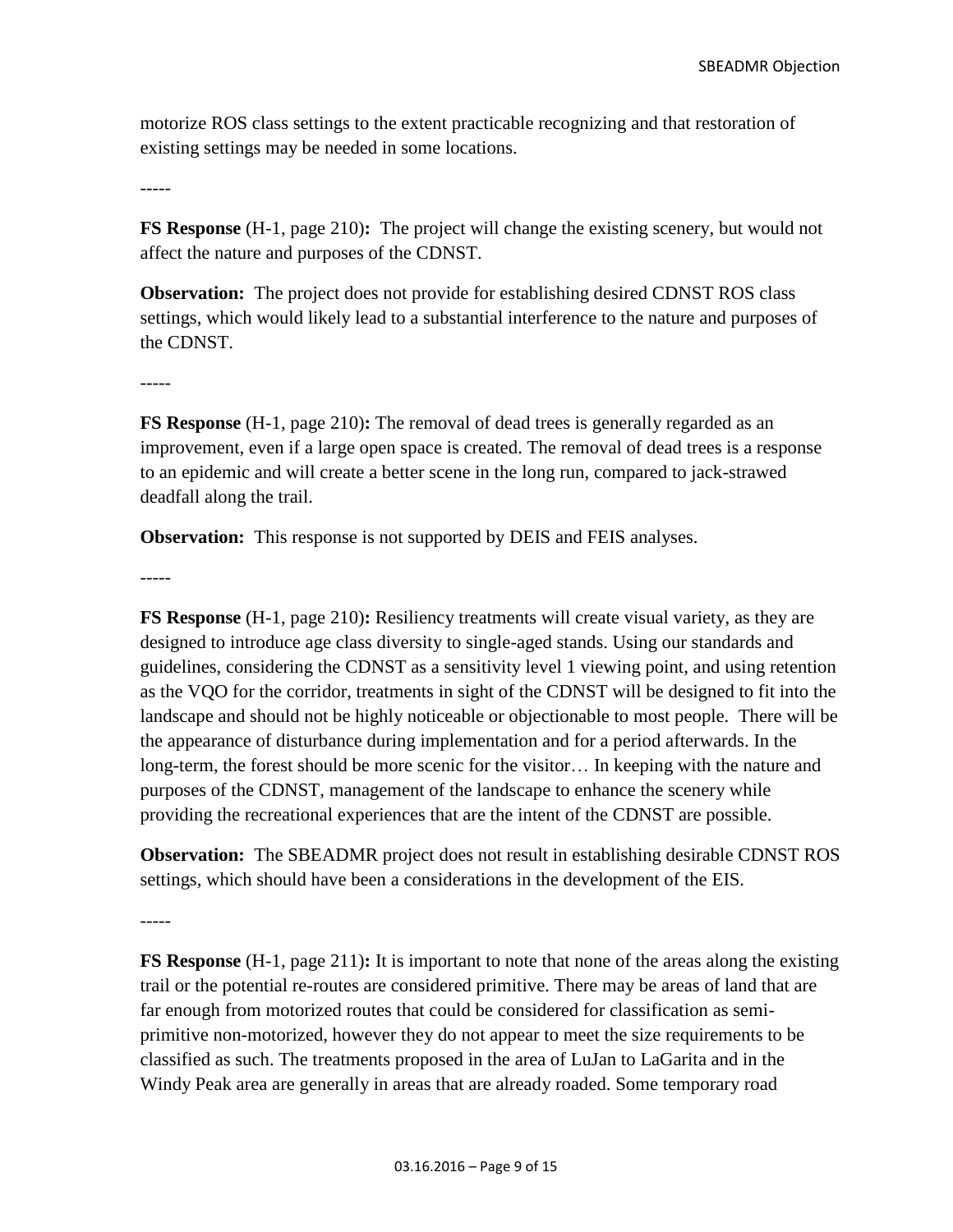construction followed by removal is proposed in the FEIS. Following removal, the areas would have similar character as prior to treatment.

**Observation:** This response indicates that the 1983 Forest Plan fails to provide for the nature and purposes of the CDNST. The 1983 Forest Plan needs to be amended or revised to address the CDNST direction in the 2009 CDNST Comprehensive Plan, FSH 1909.12 24.43, FSM 2353.42, FSM 2353.44, and E.O. 13195. It seems that much of the CDNST corridor needs restoration work to provide for more primitive ROS settings.

-----

**FS Response** (H-1, page 211)**:** The last part of the comment confuses the findings requirements of a CE with those of an EIS; an EIS should disclose impacts, including those that are significant. An EIS does not document that there are no extraordinary circumstances; it is the very existence of extraordinary circumstances that triggers evaluation of those circumstances with additional NEPA – either an EA or EIS.

**Observation:** This comment was based on the programmatic nature of the DEIS. When commenting, I assumed that site-specific NEPA compliance would occur at a later date through staged decisionmaking. The SBEADMR FEIS continues to be programmatic in nature with limited site-specific analyses.

Any implementation strategy involving "Timber Stand Improvement" guidance in 36 CFR 222.6 needs to recognize that the CDNST corridor is a congressionally designated area that would be negatively affected by road construction or reconstruction.

**-----**

#### **Concern: [Seq#287]**

**FS Response** (H-1, page 214)**:** While the GMUG Forest Plan is due for Revision, forest management activities that are consistent with the existing Plan as well as contemporary law and policy are legal and appropriate. The GMUG LRMP does include guidance for what is now the CDNST viewing corridor. Combined with existing law and policy for the CDNST, these provide the Forest Service with sufficient direction to coordinate management activities that may affect the CDNST in such a way as to not compromise the nature and purpose of the Trail. The Comprehensive Plan for the CDNST provides further specific detail regarding the recreation and scenery objectives that should be safeguarded in the context of Forest management. The analysis in the Final EIS addresses in further detail the extent of overlap of the CDNST with the proposed activity, thereby associating the pertinent design features to that particular piece of ground. These design features are identified in order to mitigate potential impacts to scenery and recreation from the proposed activity. Finally, the final EIS discloses with greater detail the potential direct, indirect, and cumulative impacts from the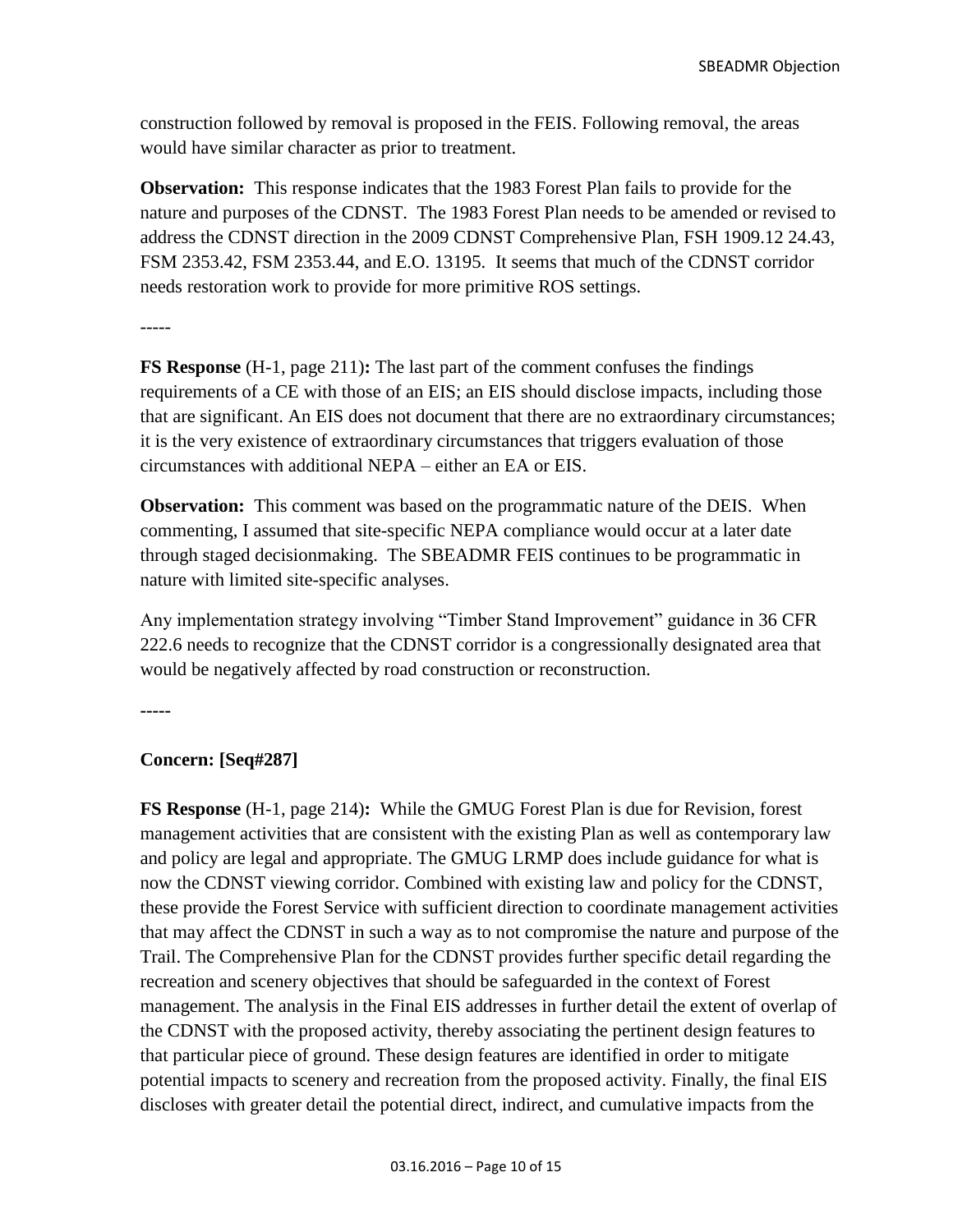proposed activity--including the pertinent design features/mitigation measures --- on the CDNST.

**Observation:** The 1983 Forest Plan and SBEADMR EIS inconsistent with "contemporary law and policy." The Forest Plan and SBEADMR EIS fail to address the requirements of 2009 CDNST Comprehensive Plan, FSH 1909.12 24.43, FSM 2353.42, FSM 2353.44, and E.O. 13195. Of primary concern is that the existing Forest Plan, as amended, direction fails to establish ROS class settings that provide for the nature and purposes of the CDNST.

**-----**

### **Remedy**

The FS response to the above substantive comments did not follow the guidance in 40 CFR 1503.4(a) parts 1 through 4. The corrective action is to prepare a Supplemental DEIS that appropriately addresses substantive comments as required by CEQ regulations.

# <span id="page-10-0"></span>Description of the connection between your objections and your prior comments

I addressed concerns associated with these objection points in scoping comments and comments on the DEIS, as summarized below:

- Scoping Comments: A couple of questions regarding the SBEADMR Project: (1) I didn't see a paper(s) addressing Basic Science and Analysis Assumptions: Recreation and Congressionally Designated Areas (e.g., Continental Divide Trail). Does such a paper(s) exist for this programmatic analysis? (2) Is the basic NEPA implementation strategy to follow "Timber Stand Improvement" guidance in (36 CFR 222.6(2)(6)) or will additional EAs/EISs be prepared to address site specific concerns? *June 16, 2014*
- Scoping Comments: An overriding concerning is the dated nature of the Forest Plan with revision to have occurred in 1997. Possibly, the SBEADMR action should be address as part of revision and not as a standalone analysis*. June 17, 2014*
- Scoping Comments: Any implementation strategy involving "Timber Stand" Improvement" guidance in (36 CFR 222.6(2)(6)) or other CE strategy should protect established ROS settings of primitive, Semi-Primitive Motorized, and Semi-Primitive Non-Motorized settings with no roading allowed without a Forest Plan amendment. In addition, high potential route segments of the congressionally designated Continental Divide National Scenic Trail should protect the CDNST corridor to provide for either Primitive or Semi-Primitive Non-Motorized settings along the CDNST travel route to the extent practicable. (The CFR cited in previous emails (36 CFR 222.6(2)(6)) is incorrect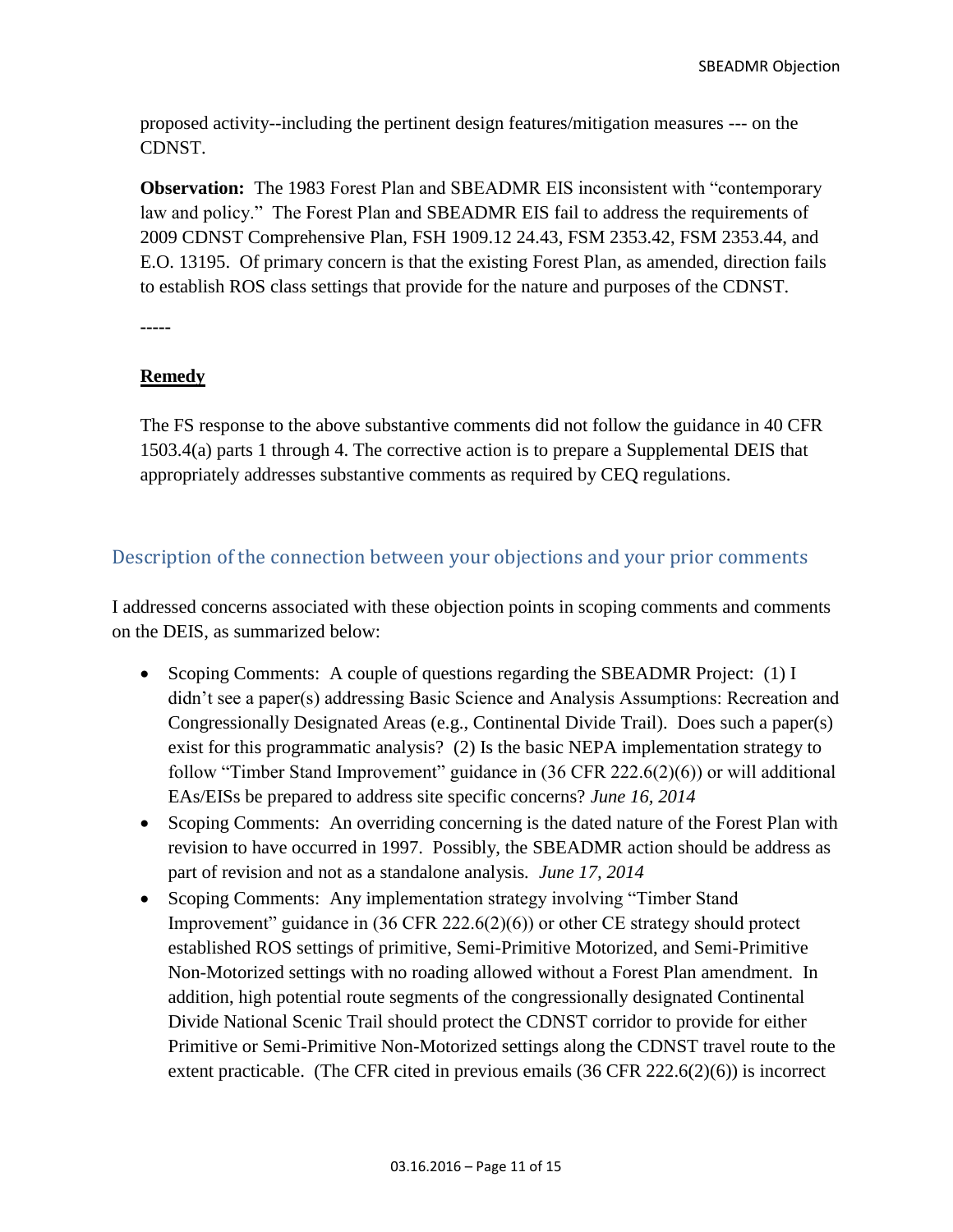and/or has been replaced. The current road building CFR direction of concern is cited in 36 CFR 220.6 part e.) *June 17, 2014*

- Scoping Comments: I'm looking through the SBEADMR DEIS trying to ascertain the potential impacts on the Continental Divide National Scenic Trail. I found the three CDNST text references; however, I feel that I could better understand the effects of the alternatives if I could view specific GIS data. For the purpose of providing meaningful DEIS comments, I would appreciate receiving an ArcMap 10 geodatabase (or shapefiles) of the commercial and total opportunity areas, and road construction locations, by alternative. *June 21, 2015* / **FS Response**: There are no firm new road construction locations in the DEIS so there is no GIS layer. *July 22, 2015*
- Summary of DEIS comments: Action alternatives need to be modified to recognize the Continental Divide National Scenic Trail (CDNST) corridor as a Congressionally Designated Area… I believe that the management of the CDNST corridor needs to be addressed through the CDNST Comprehensive Plan, FSM 2353, and FSH 1909.12 24.43 policy direction… The EIS needs to disclose that constructing and reconstructing roads (and potentially other vegetation management actions) within the CDNST corridor would have a potential substantial negative effect on providing for the nature and purposes of the CDNST… The SBEADMR project reliance on the 1991 Forest Plan guidance is legally flawed, since the SBEADMR proposed action and alternatives provide management direction that are derived outside of the revision and amendment processes that are found in the Planning Directives. Prior to addressing forest resiliency and recovery concerns, the Forest Plan needs to be revised providing for integrated resource management for all resources as guided by direction in the CDNST Comprehensive Plan, Planning Rule, and Planning and Recreation Directives. *July 30, 2015.*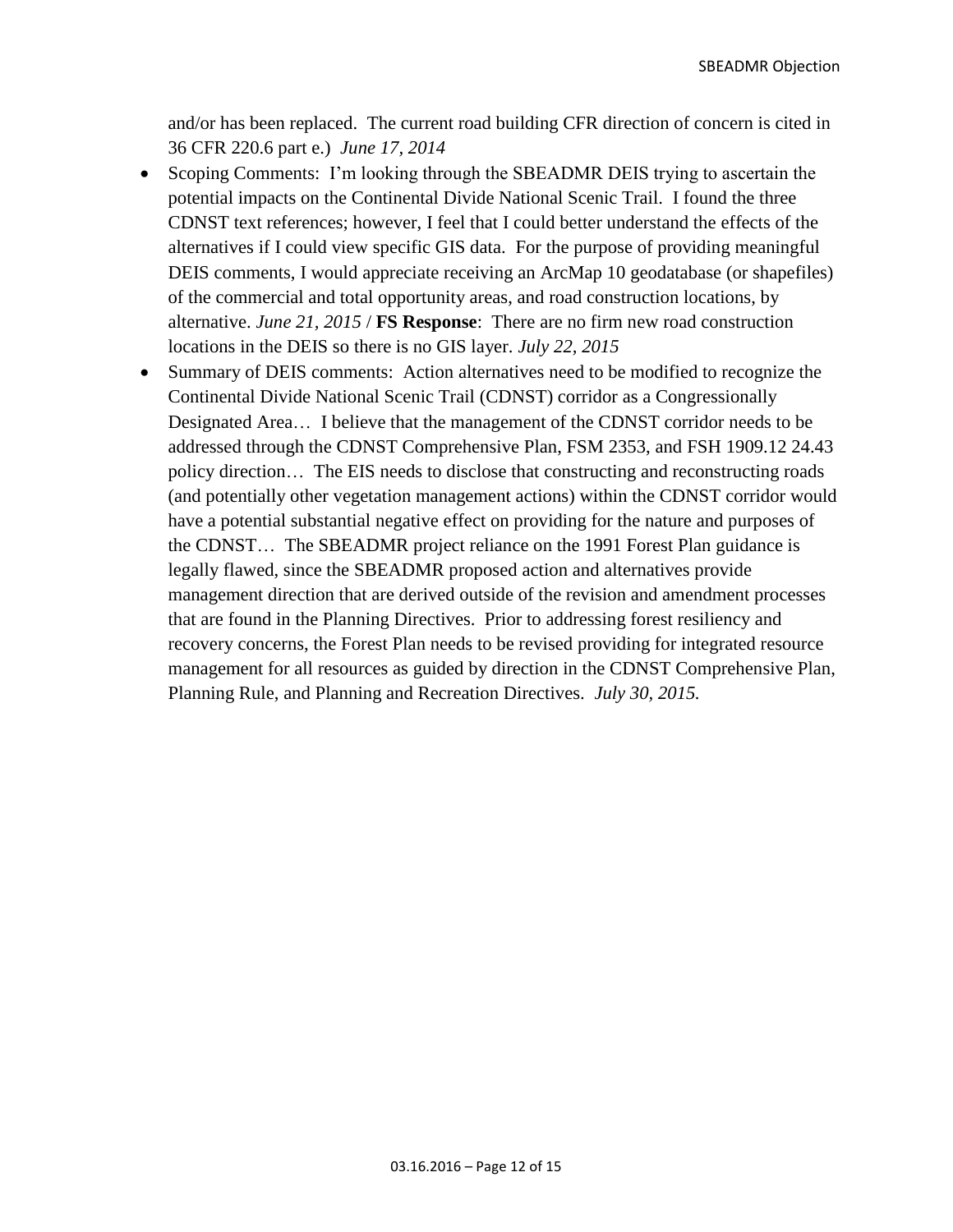# <span id="page-12-0"></span>Map of CDNST Corridor

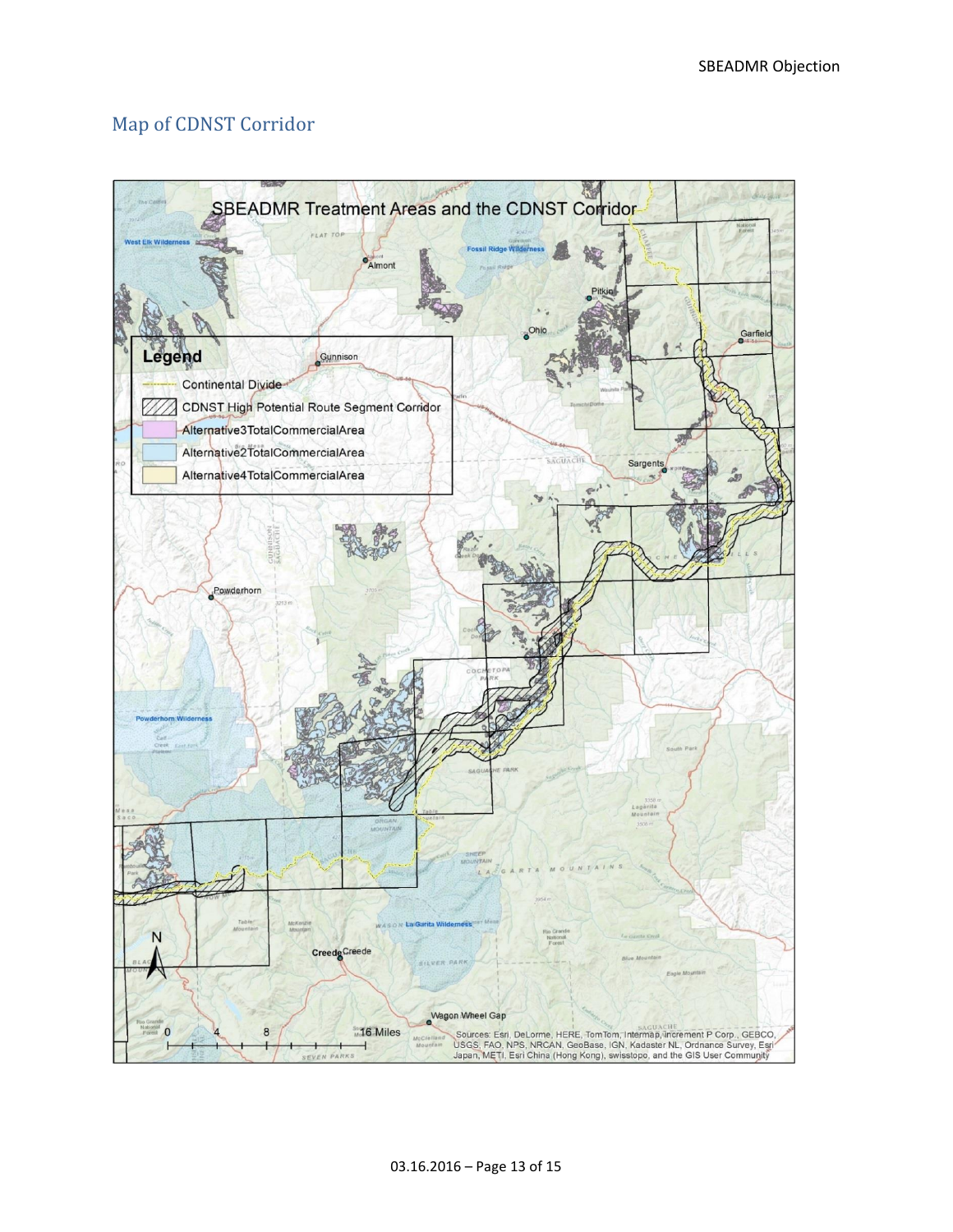# <span id="page-13-0"></span>Appendix A - Background - SMS and ROS Relationship

The relationship between the Scenery Management System and the Recreation Opportunity Spectrum systems are discussed in the Landscape Aesthetics Handbook. Landscape Aesthetics - A Handbook for Scenery Management (Agricultural Handbook Number 701); Appendix F - 1 - Recreation Opportunity Spectrum:

"Recreation planners, landscape architects, and other Forest Service resource managers are interested in providing high quality recreation settings, experiences, and benefits for their constituents. This is accomplished, in part, by linking the Scenery Management System and the Recreation Opportunity Spectrum (ROS) System. In addition, providing a single constituent inventory and analysis for both systems is helpful in coordinating management practices.

Esthetic value is an important consideration in the management of recreation settings. This is especially so in National Forest settings where most people expect a natural appearing landscape with limited evidence of "unnatural" disturbance of landscape features…

Although the ROS User's Guide mentions the need for establishing a value for different landscapes and recreation opportunities within a single ROS class in the attractiveness overlay, there is currently no systematic approach to do so. For instance, in most ROS inventories, all lands that are classified semi-primitive non-motorized are valued equally. Some semi-primitive non-motorized lands are more valuable than others because of existing scenic integrity or scenic attractiveness. The Scenery Management System provides indicators of importance for these in all ROS settings. Attractiveness for outdoor recreation also varies by the variety and type of activities, experience, and benefits possible in each setting…

In the past, there have been apparent conflicts between The Visual Management System sensitivity levels and ROS primitive or semi-primitive classes. One apparent conflict has been where an undeveloped area, having little existing recreation use and seldom seen from sensitive travel routes, was inventoried using The Visual Management System. The inventory led to a "sensitivity level 3" classification, and thus apparently contradicted ROS inventory classes of primitive or semi-primitive non-motorized or semi-primitive motorized. Using criteria in The Visual Management System, in a variety class B landscape with a sensitivity level 3, the initial visual quality objective is "modification" or "maximum modification," depending on surrounding land classification. However, because of factors such as few social encounters, lack of managerial regimentation and control, and feelings of remoteness, the same area having little existing recreation use may establish an ROS primitive, semiprimitive nonmotorized, or semi-primitive motorized inventory classification. There have been concerns over the premise of The Visual Management System that the visual impact of management activities become more important as the number of viewers increases; yet The